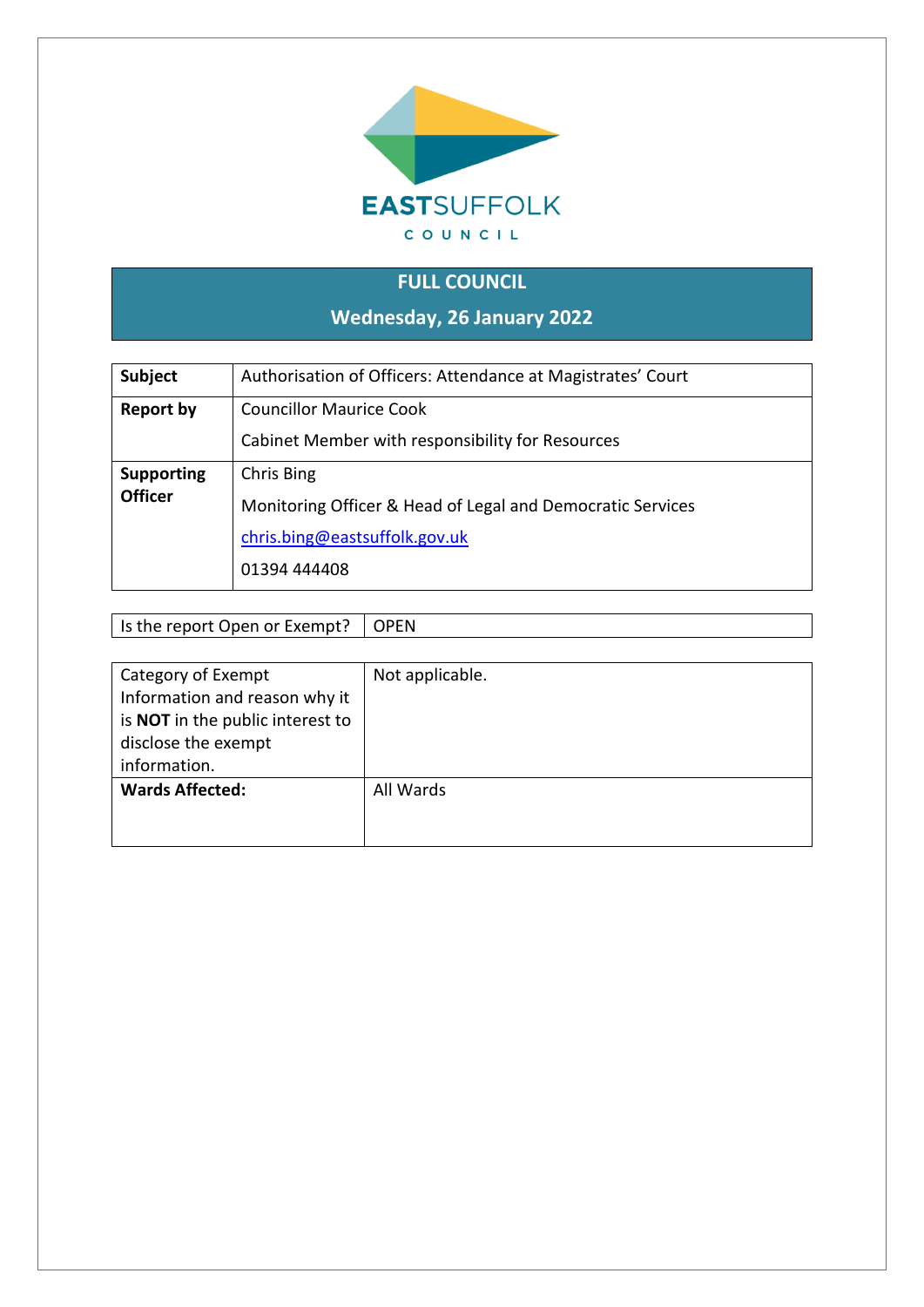## **Purpose and high-level overview**

#### **Purpose of Report:**

To recommend that Thereza (Terri) Lawson, Jak Miller, Caroline Greig, Gillian Juby, Peter Seeley, Steven Oxborough, Lucy Talbot, Nigel Adams, Feria Siblon, Jade Ellis, Kieran Kingston-Mills, Arthur Roberts and Lesley Walker be authorised to represent East Suffolk Council in the Magistrates' Court in accordance with Section 223 of the Local Government Act 1972.

### **Options:**

No other options were considered.

#### **Recommendation/s:**

That Thereza (Terri) Lawson, Jak Miller, Caroline Greig, Gillian Juby, Peter Seeley, Steven Oxborough, Lucy Talbot, Nigel Adams, Feria Siblon, Jade Ellis, Kieran Kingston-Mills, Arthur Roberts and Lesley Walker be authorised to represent East Suffolk Council in the Magistrates' Court in accordance with Section 223 of the Local Government Act 1972.

### **Corporate Impact Assessment**

| Governance:                                                                                                                                                 |
|-------------------------------------------------------------------------------------------------------------------------------------------------------------|
| None.                                                                                                                                                       |
| ESC policies and strategies that directly apply to the proposal:                                                                                            |
| None.                                                                                                                                                       |
| <b>Environmental:</b>                                                                                                                                       |
| None.                                                                                                                                                       |
| <b>Equalities and Diversity:</b>                                                                                                                            |
| None.                                                                                                                                                       |
| <b>Financial:</b>                                                                                                                                           |
| None.                                                                                                                                                       |
| <b>Human Resources:</b>                                                                                                                                     |
| None.                                                                                                                                                       |
| ICT:                                                                                                                                                        |
| None.                                                                                                                                                       |
| Legal:                                                                                                                                                      |
| Officers will be authorised to represent East Suffolk Council in the Magistrates' Court in<br>accordance with Section 223 of the Local Government Act 1972. |
| Risk:                                                                                                                                                       |
| None.                                                                                                                                                       |
|                                                                                                                                                             |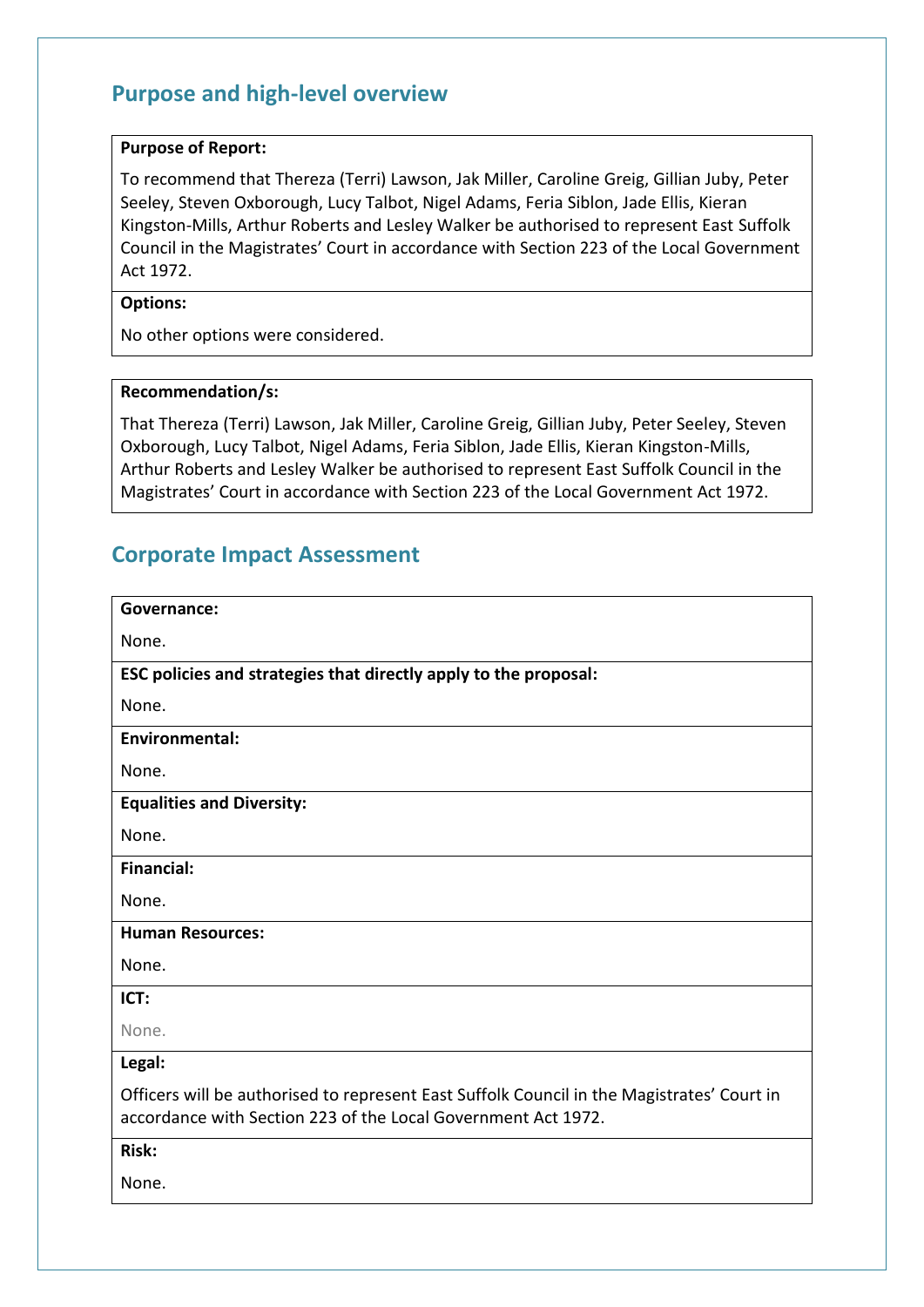## **Strategic Plan Priorities**

|                 | Select the priorities of the <b>Strategic Plan</b> which are supported by<br>Primary<br>this proposal:<br>priority<br>(Select only one primary and as many secondary as appropriate) |                             | <b>Secondary</b><br>priorities |
|-----------------|--------------------------------------------------------------------------------------------------------------------------------------------------------------------------------------|-----------------------------|--------------------------------|
| <b>T01</b>      | <b>Growing our Economy</b>                                                                                                                                                           |                             |                                |
| P01             | Build the right environment for East Suffolk                                                                                                                                         | $\Box$                      |                                |
| P02             | Attract and stimulate inward investment                                                                                                                                              |                             |                                |
| P03             | Maximise and grow the unique selling points of East Suffolk                                                                                                                          | $\Box$                      |                                |
| P04             | <b>Business partnerships</b>                                                                                                                                                         | $\Box$                      |                                |
| P05             | Support and deliver infrastructure                                                                                                                                                   |                             |                                |
| <b>T02</b>      | <b>Enabling our Communities</b>                                                                                                                                                      |                             |                                |
| P06             | <b>Community Partnerships</b>                                                                                                                                                        | $\Box$                      |                                |
| P07             | Taking positive action on what matters most                                                                                                                                          | $\mathcal{L}_{\mathcal{A}}$ |                                |
| P08             | Maximising health, well-being and safety in our District                                                                                                                             | $\Box$                      |                                |
| P09             | <b>Community Pride</b>                                                                                                                                                               | $\mathcal{L}$               |                                |
| <b>T03</b>      | <b>Maintaining Financial Sustainability</b>                                                                                                                                          |                             |                                |
| P10             | Organisational design and streamlining services                                                                                                                                      |                             |                                |
| P11             | Making best use of and investing in our assets                                                                                                                                       | П                           |                                |
| P12             | Being commercially astute                                                                                                                                                            | 区                           |                                |
| P13             | Optimising our financial investments and grant opportunities                                                                                                                         | $\Box$                      |                                |
| P14             | Review service delivery with partners                                                                                                                                                | П                           |                                |
| <b>T04</b>      | <b>Delivering Digital Transformation</b>                                                                                                                                             |                             |                                |
| P15             | Digital by default                                                                                                                                                                   |                             |                                |
| P16             | Lean and efficient streamlined services                                                                                                                                              | П                           |                                |
| P17             | Effective use of data                                                                                                                                                                |                             |                                |
| P18             | Skills and training                                                                                                                                                                  | $\Box$                      |                                |
| P19             | District-wide digital infrastructure                                                                                                                                                 | П                           |                                |
| <b>T05</b>      | <b>Caring for our Environment</b>                                                                                                                                                    |                             |                                |
| P20             | Lead by example                                                                                                                                                                      |                             |                                |
| P21             | Minimise waste, reuse materials, increase recycling                                                                                                                                  | H                           |                                |
| P22             | Renewable energy                                                                                                                                                                     | $\Box$                      |                                |
| P <sub>23</sub> | Protection, education and influence                                                                                                                                                  |                             |                                |
| <b>XXX</b>      | <b>Governance</b>                                                                                                                                                                    |                             |                                |
| XXX             | How ESC governs itself as an authority                                                                                                                                               | П                           |                                |
|                 | How does this proposal support the priorities selected?                                                                                                                              |                             |                                |
|                 | Therefore, to have a number of officers authorised to appear in court will provide                                                                                                   |                             |                                |

resilience and effective cover, thus improving our ability to recover Council Tax.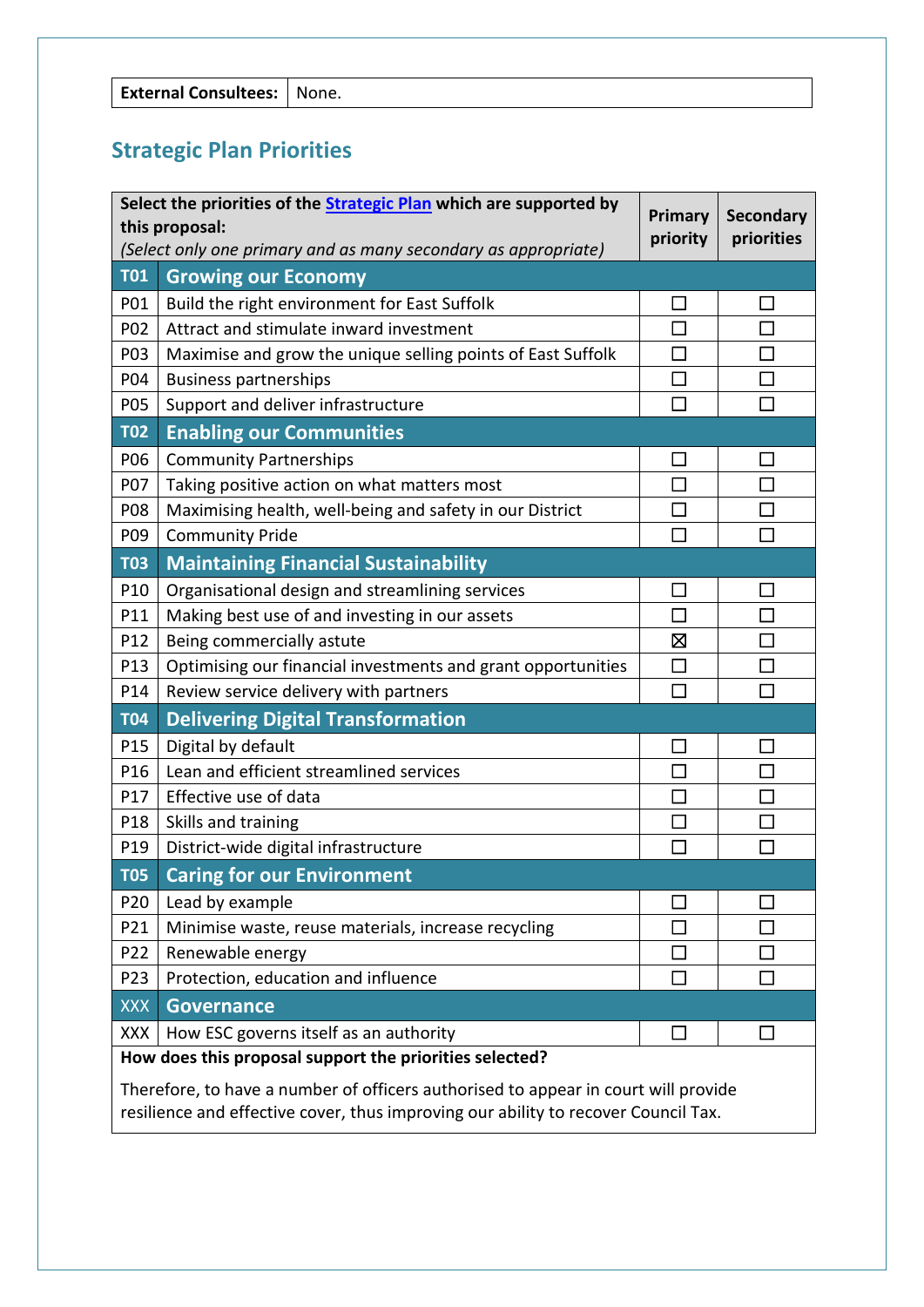# **Background and Justification for Recommendation**

| $\vert$ 1 | <b>Background facts</b>                                                                 |
|-----------|-----------------------------------------------------------------------------------------|
| 1.1       | Section 223 of the Local Government Act 1972 allows local authorities to authorise      |
|           | officers who do not necessarily have legal qualifications (as solicitors, barristers or |
|           | legal executives) to represent the Council in the Magistrates' Court.                   |
| 1.2       | The Section 223 power is used very widely by local authorities; in particular most      |
|           | district and unitary authorities have been using this power for many years to           |
|           | authorise recovery officers to appear in the local Magistrates' Courts in Council Tax   |
|           | and Business Rate enforcement cases.                                                    |

| $\overline{2}$ | <b>Current position</b>                                                            |
|----------------|------------------------------------------------------------------------------------|
| 2.1            | East Suffolk Council is one of five authorities which form part of the Anglia      |
|                | Revenues Partnership. The Partnership operates under a Partnership Agreement       |
|                | approved by the council.                                                           |
| 2.2            | The officers currently listed in East Suffolk Council's Constitution as being      |
|                | authorised by East Suffolk Council to appear in the Magistrates' Court are Thereza |
|                | Lawson, Paul Montgomery and Joanna Andrews. Paul and Joanna no longer work         |
|                | for the Council and so there names can be deleted from this list.                  |

| $\overline{\mathbf{3}}$ | <b>How to address current situation</b>                                                                                                                                                                                                                                                           |
|-------------------------|---------------------------------------------------------------------------------------------------------------------------------------------------------------------------------------------------------------------------------------------------------------------------------------------------|
| 3.1                     | Thereza (Terri) Lawson is an employee of East Suffolk Council. She is to retain her<br>authorisation to appear in court under section 223 and represent East Suffolk<br>Council.                                                                                                                  |
| 3.2                     | Caroline Greig is an employee of East Suffolk Council. She is to be authorised to<br>appear in the Magistrates' Court.                                                                                                                                                                            |
| 3.3                     | Gillian Juby is an employee of East Suffolk Council. She is to be authorised to<br>appear in the Magistrates' Court.                                                                                                                                                                              |
| 3.4                     | Peter Seeley is an employee of West Suffolk Council. In accordance with Section<br>113 of the 1972 Act he is also being put at the disposal of East Suffolk Council, and<br>it is therefore possible for this council to authorise him to appear in court under<br>section 223.                   |
| 3.5                     | Steven Oxborough is an employee of Breckland District Borough Council. In<br>accordance with Section 113 of the 1972 Act he is also being put at the disposal of<br>East Suffolk Council, and it is therefore possible for this council to authorise him to<br>appear in court under section 223. |
| 3.6                     | Jak Miller is employee of East Suffolk Council. He is to be authorised to appear in<br>the Magistrates' Court.                                                                                                                                                                                    |
| 3.7                     | Lucy Talbot is employee of West Suffolk Council. In accordance with Section 113<br>of the 1972 Act she is to obtain authorisation to appear in court under section 223<br>and represent East Suffolk Council.                                                                                     |
| 3.8                     | Nigel Adams is employee of Fenland Council. In accordance with Section 113 of<br>the 1972 Act he is to obtain his authorisation to appear in court under section 223<br>and represent East Suffolk Council.                                                                                       |